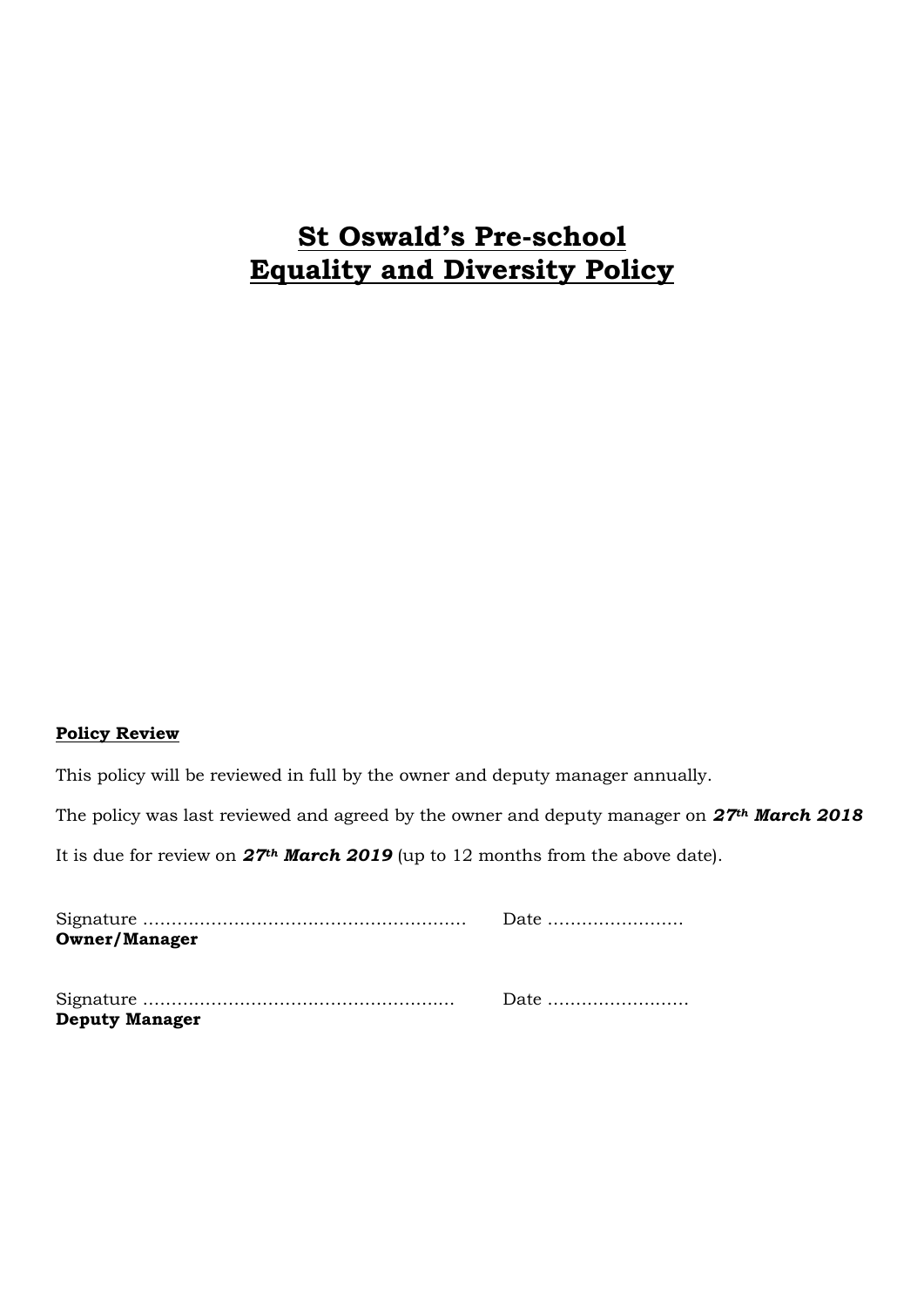## **Statement of Intent**

Our setting is committed to valuing diversity by providing equality of opportunity and anti-discriminatory practice for all children and families.

## **Aims**

We aim to:

- Provide a secure environment in which all our children can flourish and in which all contributions are valued.
- Include and value the contributions of all families to our understanding of equality and diversity.
- Provide positive non-stereotyping information about gender roles, diverse ethnic and cultural groups and people with disabilities.
- Improve our knowledge and understanding of issues of anti-discriminatory practice promoting equality and valuing diversity.
- Make inclusion a thread that runs through all of the activities of the setting.

#### **The legal framework for this policy is:**

*Race Relations Act amendment (2003) Sex Discrimination Act (2008) Children Act (2014) Special Educational Needs and Disability Act (2015) Equality Law (2012)*

# **Methods**

#### **Admissions**

- Our setting is open to all members of the community.
- We advertise our services in places accessible to all sections of the community.
- We reflect the diversity of members of our society.
- We provide information in clear, concise language, whether in spoken or written form.
- We provide information in other languages where necessary.
- We base our admissions policy on a fair and non-discriminatory system.
- We ensure that all parents are made aware of our equal opportunities policy.
- We do not discriminate against a child or their family, or prevent entry to our setting, on the basis of colour, ethnicity, religion or social background, such as being a member of the travelling community or asylum seeker.
- We do not discriminate against a child with a disability or refuse a child entry to our setting because of any disability.
- We develop an action plan to ensure that people with disabilities can participate successfully in the services offered by the setting and in the curriculum offered.
- We take action against any discriminatory behaviour by parents. Displaying of openly racist insignia, distribution of racist material, name calling, or threatening behaviour are unacceptable on or around the premises and will be dealt with in the strongest manner.

#### **Employment**

Applicants are welcome from all backgrounds and posts are open to all.

We may use the exemption clauses of the Race Relations Act and the Sex Discrimination Act where this is necessary to enable the service to best meet the needs of the community.

The applicant who best meets the criteria is offered the post, subject to references and checks by the Disclosure and Barring Service (DBS). This ensures fairness in the selection process.

All job descriptions include a commitment to equality and diversity as part of their specifications.